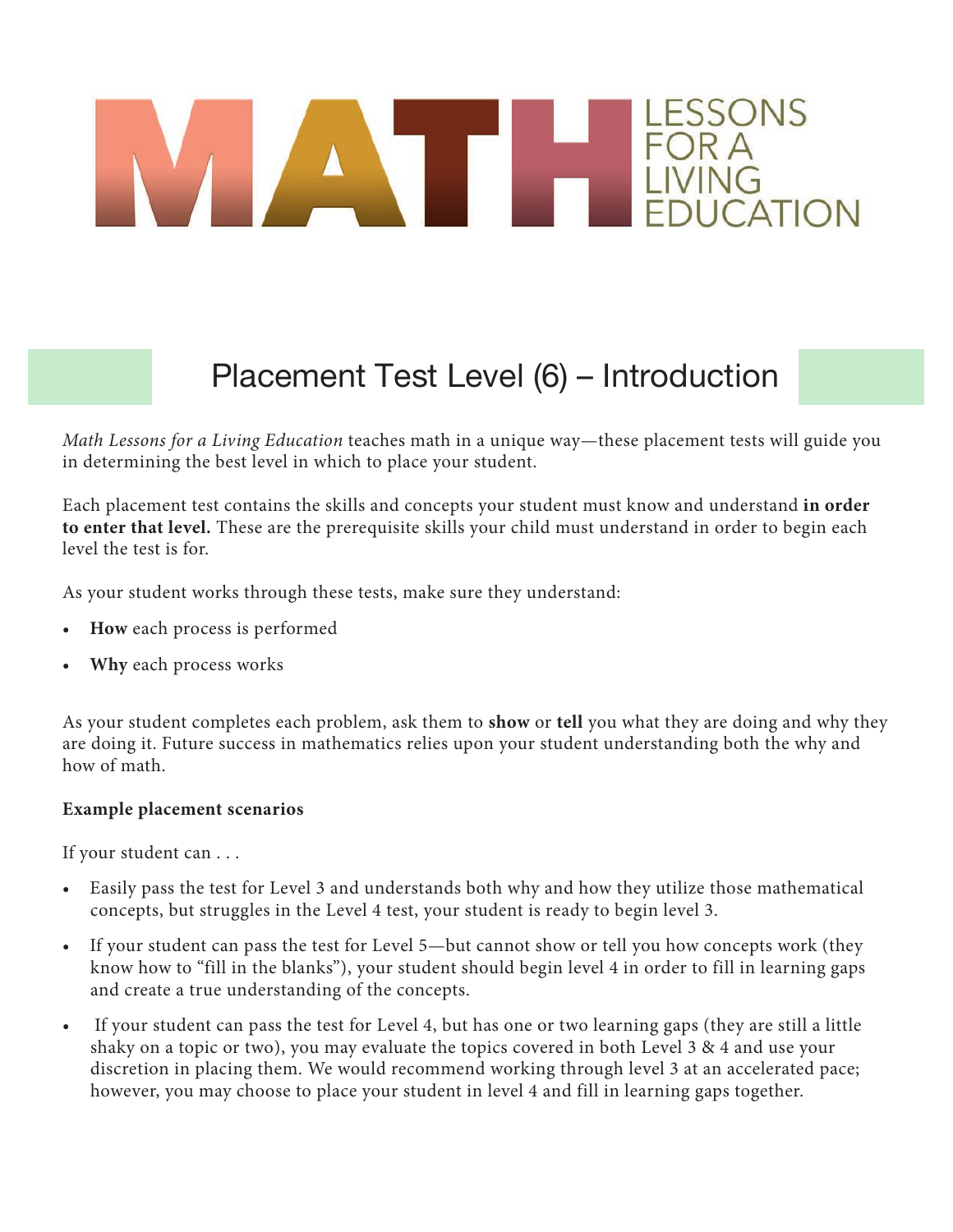## Level **6** Placement Test

This placement test assesses your student's readiness to begin Math Lessons for a Living Education Level 6. Please discuss any missed problems with the student in order to understand the reason that he or she missed them. Instructions for grading are at the beginning of each section. **If your student completes this test and understands the concepts, they are prepared to begin** *Math Lessons for a Living Education Level 6*.

**Section One:** (The student should make no more than 2 mistakes on each of these points.)

**Point 1:** Addition and Subtraction

| 1. | 285,230<br>199,967 | 2. | 19,002<br>7,139<br>$^{+}$ |
|----|--------------------|----|---------------------------|
| 3. | 800,045<br>697,999 | 4. | 10,000<br>2,999           |

Point 2: Multiplication and Division

|    |              | 412,678 |              | 812  |
|----|--------------|---------|--------------|------|
|    | $\mathbf{X}$ | 3,312   | $\mathbf{X}$ | - 88 |
| 5. |              |         |              |      |

**7. 2 7 5 6 , 7 8 1 8. 1 1 5 2 3 0 , 5 4 2**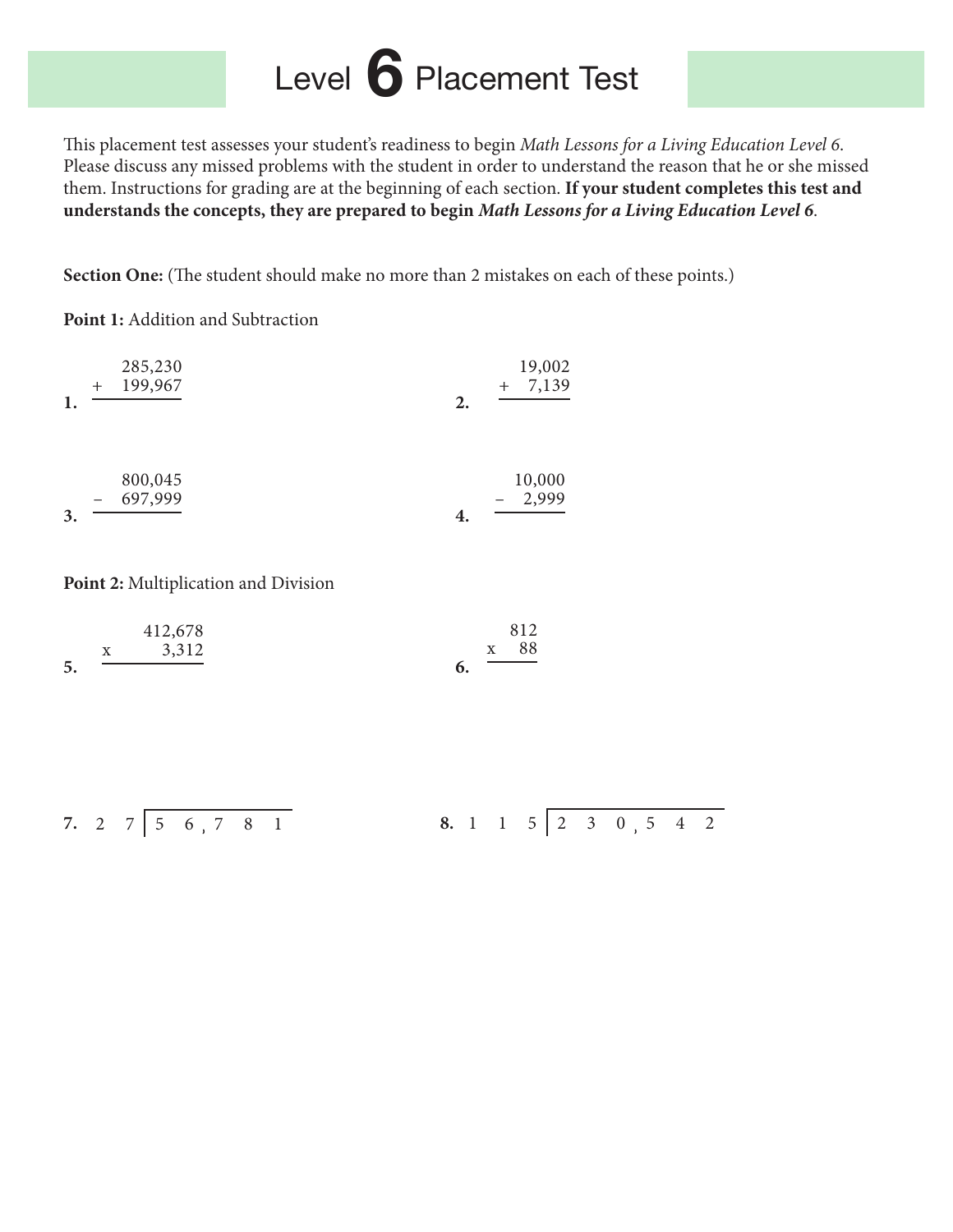**Section Two:** (The student should make no more than 2 mistakes on each of these points.)

**Point 3:** Story problem. Explain and show your teacher every step of this story problem.

9. A road trip is 2,540 miles long. One quarter of those miles were through mountainous terrain. Explain to your teacher how you would go about fnding the number of miles that are through mountainous terrain. Write that number here:

 If you drove those miles through mountainous terrain at an average speed of 45 miles per hour, how many hours would it take you to drive through the mountainous terrain (explain and write your answer here).

#### **Point 4:** Place Value

Circle the digits.

| 10. In the ten's place:          | 317,002     | 299        | 899,982<br>512 |
|----------------------------------|-------------|------------|----------------|
| 11. In the ten-thousand's place: | 23,009,167  | 56,451     | 173,900        |
| 12. In the million's place:      | 431,229,501 | 99,223,147 | 10,000,332     |

13. a. Now tell your teacher what each of the circled digits stand for.

b. Read the numbers to your teacher.

**Section Three:** (The student should make no more than 2 mistakes on each of these points.)

**Point 5:** Fractions and Mixed Numbers (Watch those denominators!) Explain and show.

$$
\frac{\frac{1}{2}}{14.} \frac{6\frac{3}{5}}{15.} \frac{7\frac{6}{14}}{16.} \frac{7\frac{6}{14}}{16.}
$$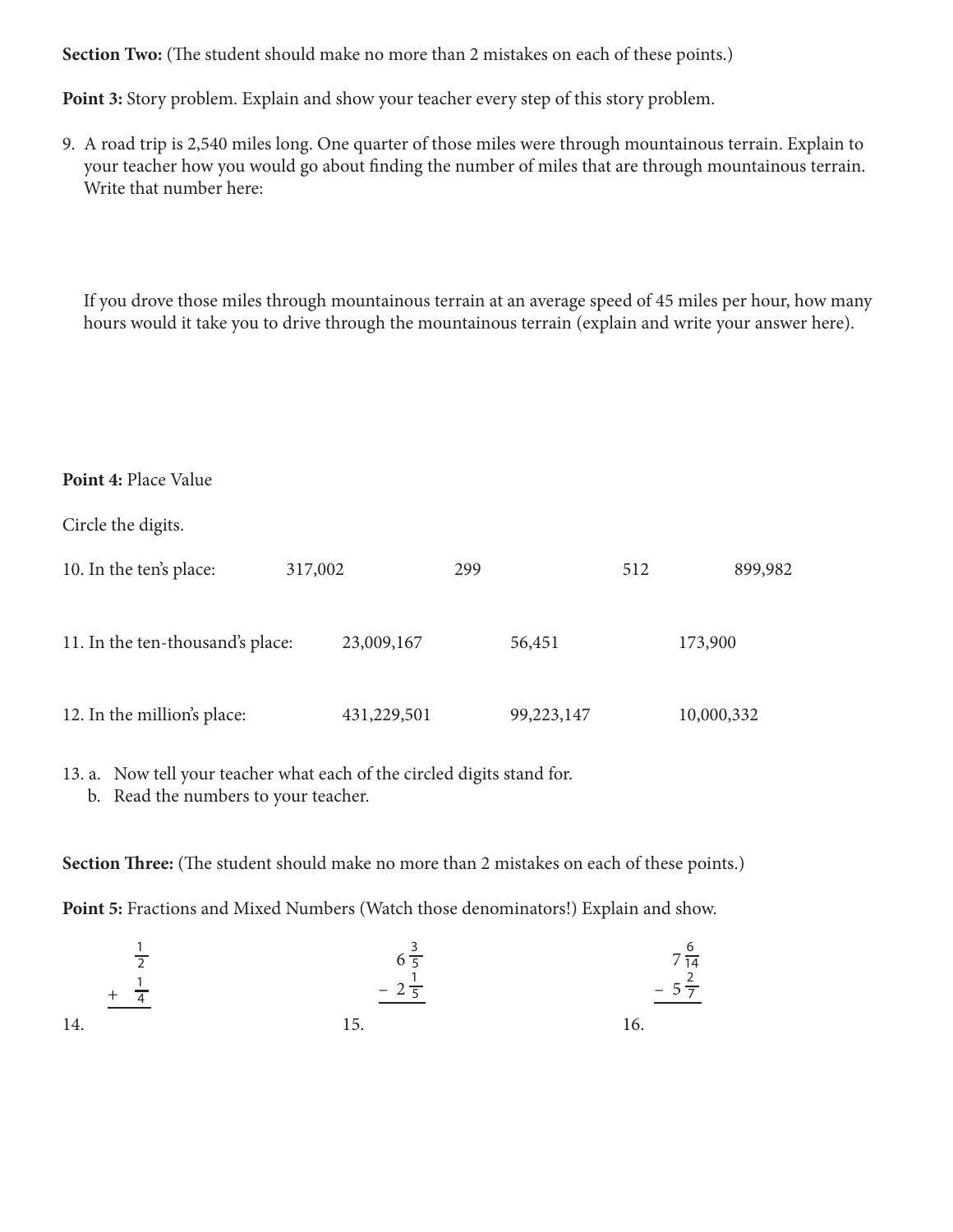#### **Point 6:**

Circle the decimal or percent that matches the fraction. Explain and show your teacher as you solve each problem.

| 17. $\frac{1}{2}$ : | 40% and 0.4  | 20% and 0.2  | 50% and 0.5  |
|---------------------|--------------|--------------|--------------|
| 18. $\frac{3}{4}$ : | 34% and 3.4  | 43% and 4.3  | 75% and 0.75 |
| 19. $\frac{1}{4}$ : | 22% and 0.22 | 25% and 0.25 | 14% and 0.14 |
| 20. $\frac{1}{5}$ : | 15% and 0.15 | 20% and 0.2  | 51% and 0.51 |

Section Four: (The student should make no more than 2 mistakes on each of these points.)

#### Point 7: Geometry



- 24. Find the area of the rectangle in problem 22.
- 25. Explain the diference between the perimeter and the area of a shape.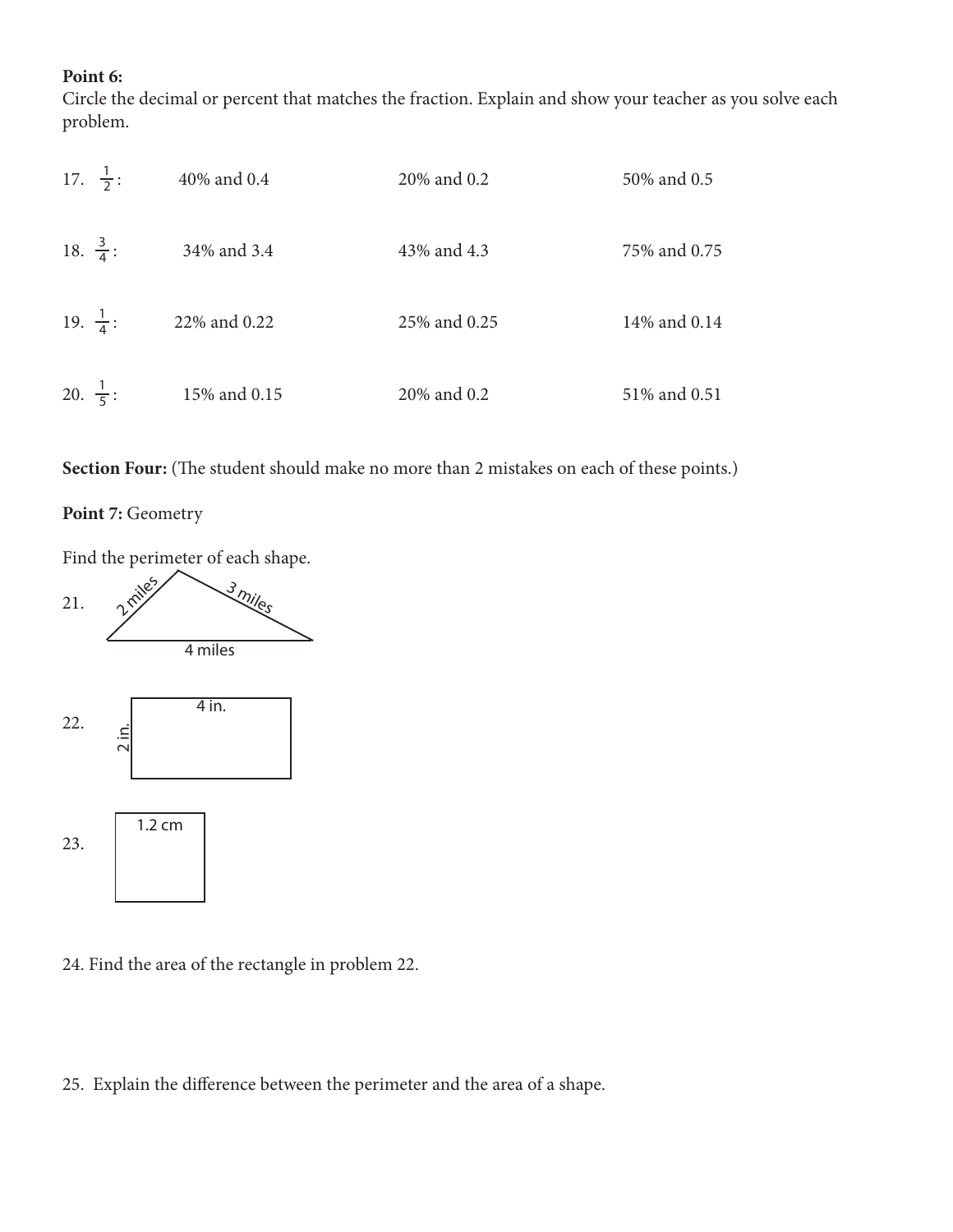## Level **6** Placement Solutions

Instructions for grading are found at the beginning of each section. **If your student understands all the concepts on the Level 6 Placement Test, they are ready to begin** *Math Lessons for a Living Education Level 6*. Please do not place an unprepared student in this book, as it will only frustrate them and inhibit them from learning

**Section One:** (The student should make no more than 2 mistakes on each of these points.)

**Point 1:** Addition and Subtraction

| 1. | $^{+}$ | 111<br>285,230<br>199,967      |    | 19,002<br>7,139 |  |  |
|----|--------|--------------------------------|----|-----------------|--|--|
|    |        | 485,197                        | 2. | 26,141          |  |  |
|    |        | 7999131-<br>800,045<br>697,999 |    | 20,000<br>2,999 |  |  |
| 3. |        | 102,046                        | 4. | 7,001           |  |  |

Point 2: Multiplication and Division

|    |            | 412,678       |         |  | 812      |  |
|----|------------|---------------|---------|--|----------|--|
| 5. | 3,312<br>X |               | X<br>6. |  |          |  |
|    |            | 825356        |         |  | 6496     |  |
|    |            | 4126780       |         |  | $+64960$ |  |
|    |            | 123803400     |         |  | 71,456   |  |
|    |            | $+1238034000$ |         |  |          |  |
|    |            | 1,366,789,536 |         |  |          |  |

7. 2 7 
$$
\begin{array}{|c|c|c|}\n\hline\n2 & 1 & 0 & 3 \\
7 & 5 & 6 & 7 & 8 & 1 \\
\hline\n& 2 & 7 & & \\
& & 2 & 7 & \\
\hline\n& 0 & 8 & 1 & \\
& & & 0 & \\
\hline\n& 0 & & & \\
\hline\n& 0 & & & \\
\hline\n\end{array}
$$

|  |                       |          |  |                            |                | $2, 0$ 0 4 R.82 |
|--|-----------------------|----------|--|----------------------------|----------------|-----------------|
|  | 8. 1 1 5 2 3 0, 5 4 2 |          |  |                            |                |                 |
|  |                       | $-2$ 3 0 |  |                            |                |                 |
|  |                       |          |  | 0 $\cancel{5}$ $^{-1}$ 4 2 |                |                 |
|  |                       |          |  | $-4$ 6 0                   |                |                 |
|  |                       |          |  |                            | 8 <sup>2</sup> |                 |
|  |                       |          |  |                            |                |                 |
|  |                       |          |  |                            |                |                 |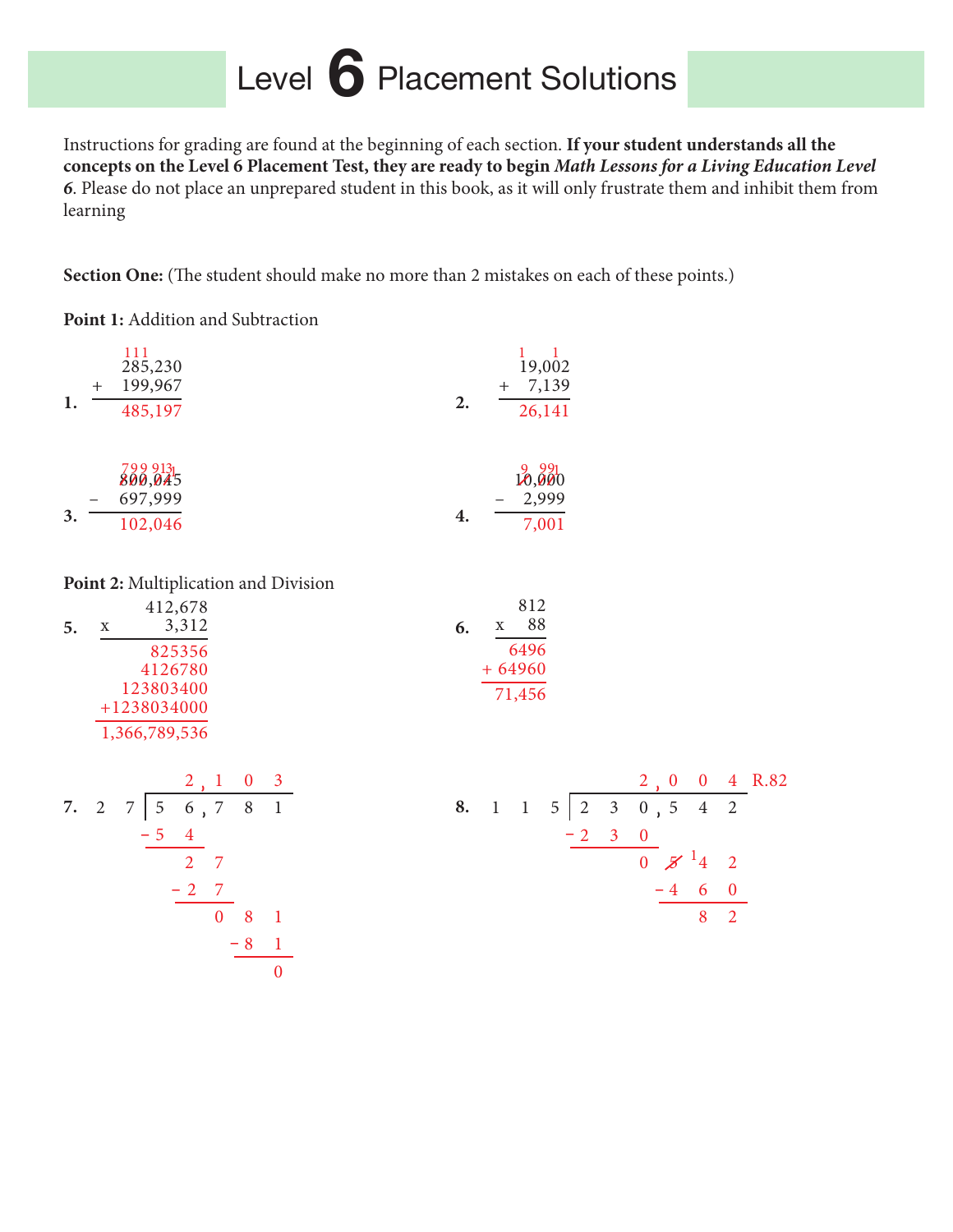**Section Two:** (The student should make no more than 2 mistakes on each of these points.)

**Point 3:** Story problem. Explain and show your teacher every step of this story problem.

9. A road trip is 2,540 miles long. One quarter of those miles were through mountainous terrain. Explain to your teacher how you would go about fnding the number of miles that are through mountainous terrain. Write that number here: 635

$$
\begin{array}{c|cccc}\n & 6 & 3 & 5 \\
4 & 2 & 5 & 4 & 0 \\
\end{array}
$$

 If you drove those miles through mountainous terrain at an average speed of 45 miles per hour, how many hours would it take you to drive through the mountainous terrain (explain and write your answer here). 14

|                                  |         |                              |                          | $\overline{4}$ |      |            |  |
|----------------------------------|---------|------------------------------|--------------------------|----------------|------|------------|--|
|                                  |         | $\overline{4}$               | $5 \mid 6 \mid 3 \mid 5$ |                |      |            |  |
|                                  |         |                              | $-4$ 5                   |                |      |            |  |
|                                  |         |                              | 1                        | 8<br>5         |      |            |  |
|                                  |         |                              |                          | $-1$ 8 0       |      |            |  |
| Point 4: Place Value             |         |                              |                          | 5              |      |            |  |
| Circle the digits.               |         |                              |                          |                |      |            |  |
| 10. In the ten's place:          | 317,002 |                              |                          |                | 5(p) | 899,982    |  |
| 11. In the ten-thousand's place: |         | 23,009,167                   |                          | 66,451         |      | 1/3,900    |  |
| 12. In the million's place:      |         | 43 <sup>(1</sup> ), 229, 501 |                          | 99,223,147     |      | 10,000,332 |  |

13. a. Now tell your teacher what each of the circled digits stand for.

b. Read the numbers to your teacher.

**Section Three:** (The student should make no more than 2 mistakes on each of these points.)

**Point 5:** Fractions and Mixed Numbers (Watch those denominators!) Explain and show.

$$
\frac{1}{2} \quad \frac{2}{4} \quad 6\frac{3}{5}
$$
\n
$$
\frac{1}{14} \quad \frac{1}{4} \quad \frac{1}{4}
$$
\n
$$
\frac{2}{5} \quad \frac{2}{5} \quad \frac{7\frac{6}{14}}{16} \quad \frac{7\frac{6}{14}}{2\frac{2}{14}} \quad \frac{7\frac{6}{14}}{2\frac{2}{14}}
$$
\n
$$
\frac{1}{4} \quad \frac{1}{4} \quad \frac{1}{4} \quad \frac{1}{4} \quad \frac{1}{4} \quad \frac{1}{4} \quad \frac{1}{4} \quad \frac{1}{4} \quad \frac{1}{4} \quad \frac{1}{4} \quad \frac{1}{4} \quad \frac{1}{4} \quad \frac{1}{4} \quad \frac{1}{4} \quad \frac{1}{4} \quad \frac{1}{4} \quad \frac{1}{4} \quad \frac{1}{4} \quad \frac{1}{4} \quad \frac{1}{4} \quad \frac{1}{4} \quad \frac{1}{4} \quad \frac{1}{4} \quad \frac{1}{4} \quad \frac{1}{4} \quad \frac{1}{4} \quad \frac{1}{4} \quad \frac{1}{4} \quad \frac{1}{4} \quad \frac{1}{4} \quad \frac{1}{4} \quad \frac{1}{4} \quad \frac{1}{4} \quad \frac{1}{4} \quad \frac{1}{4} \quad \frac{1}{4} \quad \frac{1}{4} \quad \frac{1}{4} \quad \frac{1}{4} \quad \frac{1}{4} \quad \frac{1}{4} \quad \frac{1}{4} \quad \frac{1}{4} \quad \frac{1}{4} \quad \frac{1}{4} \quad \frac{1}{4} \quad \frac{1}{4} \quad \frac{1}{4} \quad \frac{1}{4} \quad \frac{1}{4} \quad \frac{1}{4} \quad \frac{1}{4} \quad \frac{1}{4} \quad \frac{1}{4} \quad \frac{1}{4} \quad \frac{1}{4} \quad \frac{1}{4} \quad \frac{1}{4} \quad \frac{1}{4} \quad \frac{1}{4} \quad \frac{1}{4} \quad \frac{1}{4} \quad \frac{1}{4} \quad \frac{1}{4} \quad \frac{1}{4} \quad \frac{1}{4} \quad \frac{1}{4}
$$